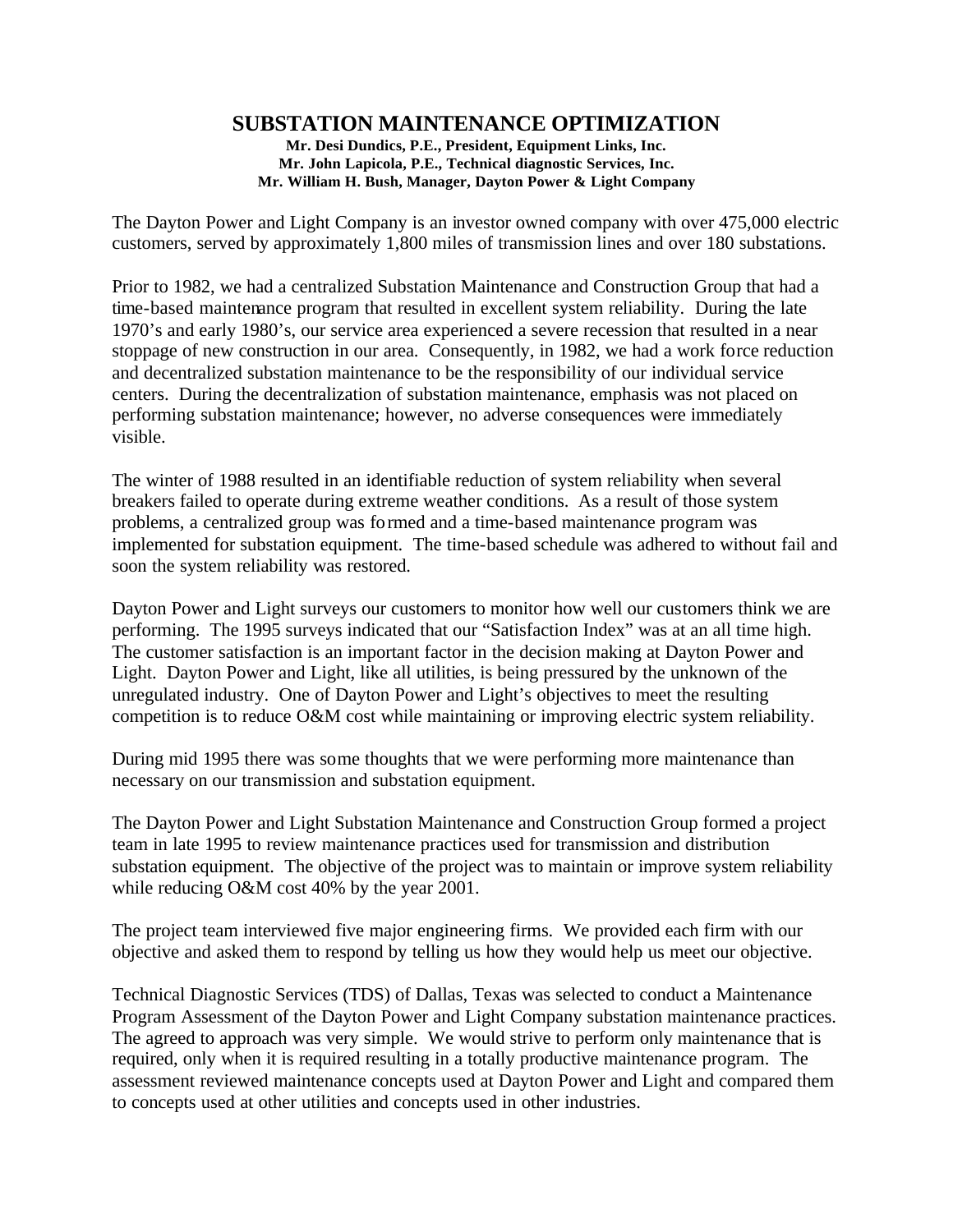As a result of the assessment, a "Maintenance Optimization Program" (MOP) was defined and a pilot project was started in February, 1996. The MOP is a condition Based Maintenance Program which monitors the condition of equipment and identifies the optimum time to perform maintenance. The program utilizes field testing and inspection programs as well as a computerized "equipment assessment system" that provides on-line, real-time monitoring of sensors on equipment, evaluates the data and produces recommendations to perform maintenance tasks. The computerized system interfaces to a Computerized Maintenance Management System (CMMS) that generates a work order to perform the task. Both of these systems were installed on a local area computer network and integrated with each other as well as our System Control and Data Acquisition (SCADA) System.

## **The "Equipment Assessment Sys**

- Real-time display of sensors
- Continuous performance assessment
- Trend data collection
- Expert diagnostic analysis
	- Preserves knowledge base
- Maintenance recommendations
- Data for computerized work orders
- Risk analysis

## **The CMMS provides or performs**

- Issues work orders to document work
- Maintains history per device in labor hours, parts and work completed
- Provides a system to schedule personnel
- Manages backlog of repair, preventive maintenance and testing work
- Provides data base to help manage assets
- Consolidates preventive maintenance and testing, work generation, tracking and feedback
- Facilitates identification of high cost devices
- Reinforces work practices

Equipment Links, Inc. (EQL) was brought on board to complement TDS and the Dayton Power and Light team for the implementation of a "Proof of Concept" pilot project. This resulted in a very dynamic project team that completed the pilot project in less than six months.

The team adopted a Reliability Centered Maintenance (RCM) concept defined as "Performing maintenance necessary to preserve the functional design of the equipment." This RCM concept started with asking some basic questions such as:

- What does the equipment do?
- What functional failures occur?
- What are the likely consequences of these failures?
- What can be done to prevent these functional failures?

The team focused on what they identified as the "Low Hanging Fruit". What they meant by that is to focus on areas that will result in the maximum dollars saved and will preserve or improve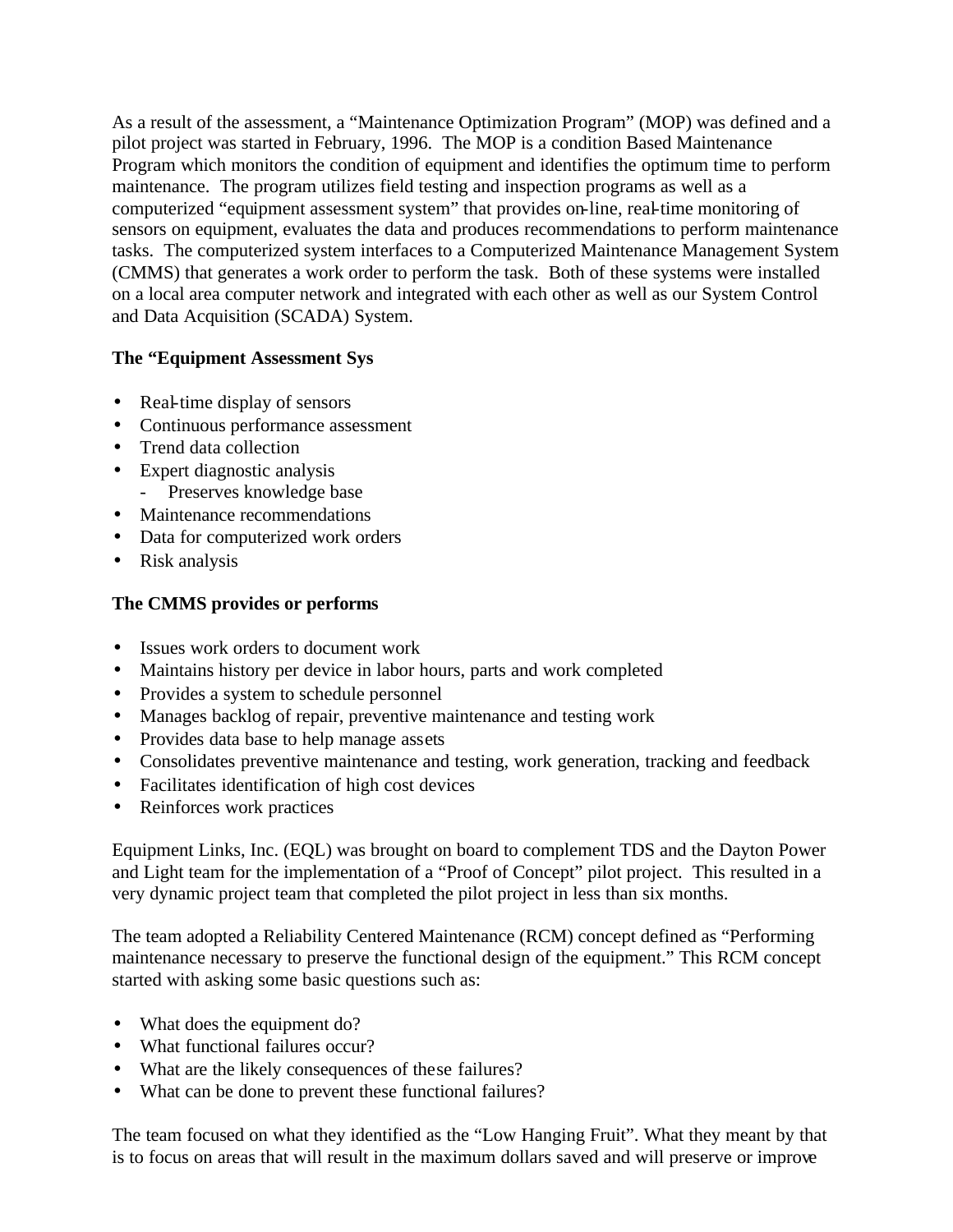reliability. We immediately implemented changes in our time-based maintenance practices that started to reduce our O&M cost.

Additionally, Dayton Power and Light had a five year time based maintenance projection in place that quickly identified transformer load tap changer and oil circuit breakers as the highest cost maintenance items. When we looked at our system in whole, we found our 345/138kV to 69kV transformers were also a vital part of our system reliability. The existing five year projection also provided a benchmark to track actual savings achieved in the MOP.

#### **Sensors have been installed to monitor:**

• Dissolved Gas in Oil

We use the Hydran transformer incipient fault monitor on our 345 to 138kV and our 138 to 69kV transformers due to their critical nature to our system. Additionally, we have installed dissolved gas in oil monitors on transformers in our power plant switchyards.

• Load Tap Changer

The 'TDM" monitors were installed on substation transformers with load tap changers. The TDM monitors the temperature of transformer tank and compares it to the temperature of the load tap changer.

• Fault Current

The "Optimizer" monitors instantaneous phase current of breakers during a fault. We have installed them on transmission class oil circuit breakers.

• Nitrogen Cylinder Pressure

Pressure transducers are installed on the nitrogen cylinders that provide a positive pressure blanket on substation transformers.

The data from these sensors combined with the normal data collected by our SCADA System is transmitted through SCADA to our MOP diagnostic software. SCADA data is then combined with the MOP sensor data and processed through logic trees. Maintenance advisories are generated when exceptions are identified by the logic trees.

### **The benefits of expert diagnostics include:**

- Adds discipline to the RCM process
- Captures knowledge of most skilled staff
- Makes knowledge available to everyone
- Ensures consistency
- Provides process for improvement

The diagnostic maintenance advisories are passed to the computerized maintenance management system (CMMS) that generates a work order and documents completed work. The data maintained in the CMMS provides the basis for probabilistic engineering evaluations to predict both maintenance requirements and potential for failure of individual devices.

An early success in the program was preventing a catastrophic failure of a 200 MVA 138/69kV transformer. A routine oil dissolved gas analysis indicated a small gas build-up in the